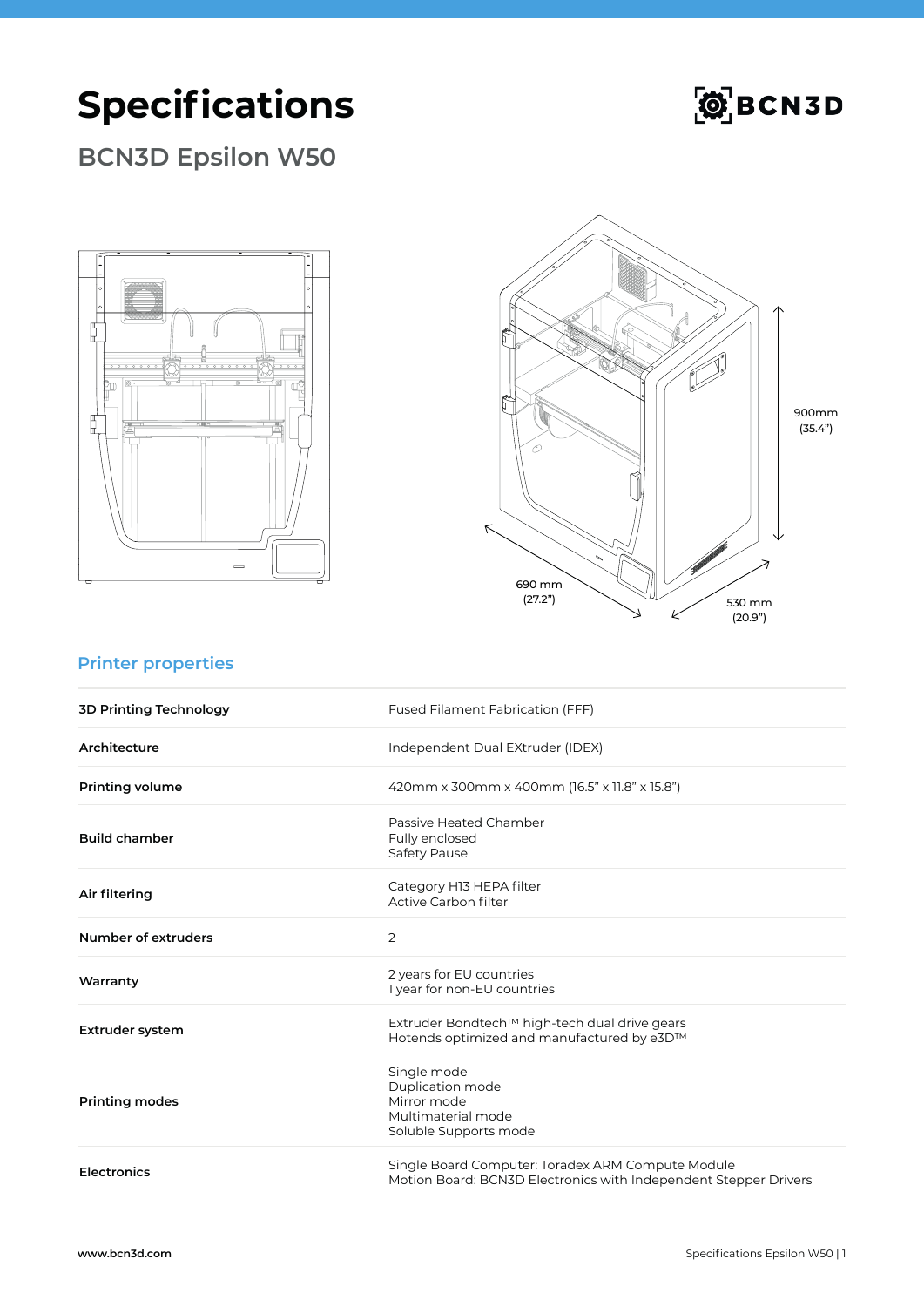# **Specifications**



**BCN3D Epsilon W50**

#### **Printer properties**

| <b>Firmware</b>                | <b>BCN3D Embedded Linux distribution</b><br><b>BCN3D Epsilon - Marlin</b>                                                                                         |
|--------------------------------|-------------------------------------------------------------------------------------------------------------------------------------------------------------------|
| <b>Heated bed</b>              | Silicone thermal pad                                                                                                                                              |
| Screen                         | 5" full color capacitive touchscreen                                                                                                                              |
| <b>Supported languages</b>     | Spanish<br>English<br>German<br>French<br>Italian<br>Japanese<br>Portuguese<br>Chinese                                                                            |
| <b>Supported files</b>         | *.gcode                                                                                                                                                           |
| Operating sound                | 49 dB(A)                                                                                                                                                          |
| Nozzle diameter                | Brass nozzle: 0,4mm (default)   0,6mm   0,8mm   1,0mm<br>Hotend X: 0,6mm                                                                                          |
| <b>Certifications</b>          | CE / FCC                                                                                                                                                          |
| Connectivity                   | Offline printing: SD card<br>Online printing: WiFi or Ethernet (through BCN3D Cloud)                                                                              |
| <b>Materials</b>               |                                                                                                                                                                   |
| <b>Filament diameter</b>       | $2,85 \pm 0,05$ mm                                                                                                                                                |
| <b>Compatible materials</b>    | Standard materials: PLA, Tough PLA, PET-G, TPU 98A, PVA, BVOH<br>Technical materials: ABS, PP, PA<br>Composite materials (only with Hotend X): PP GF30, PAHT CF15 |
| Open filament system           | Yes                                                                                                                                                               |
| <b>Physical properties</b>     |                                                                                                                                                                   |
| <b>Overall dimensions</b>      | 690mm (W) x 530mm (D) x 900mm (H) (27.2" x 20.9" x 35.4")                                                                                                         |
| Weight                         | 37kg (81.6 lb)                                                                                                                                                    |
| <b>Shipping box dimensions</b> | 800mm (W) x 600mm (D) x 1370mm (H) (31.5" x 23.6" x 53.9")                                                                                                        |
| Shipping weight                | 62kg (136.7 lb)                                                                                                                                                   |
| Shipping method                | Half Europallet                                                                                                                                                   |